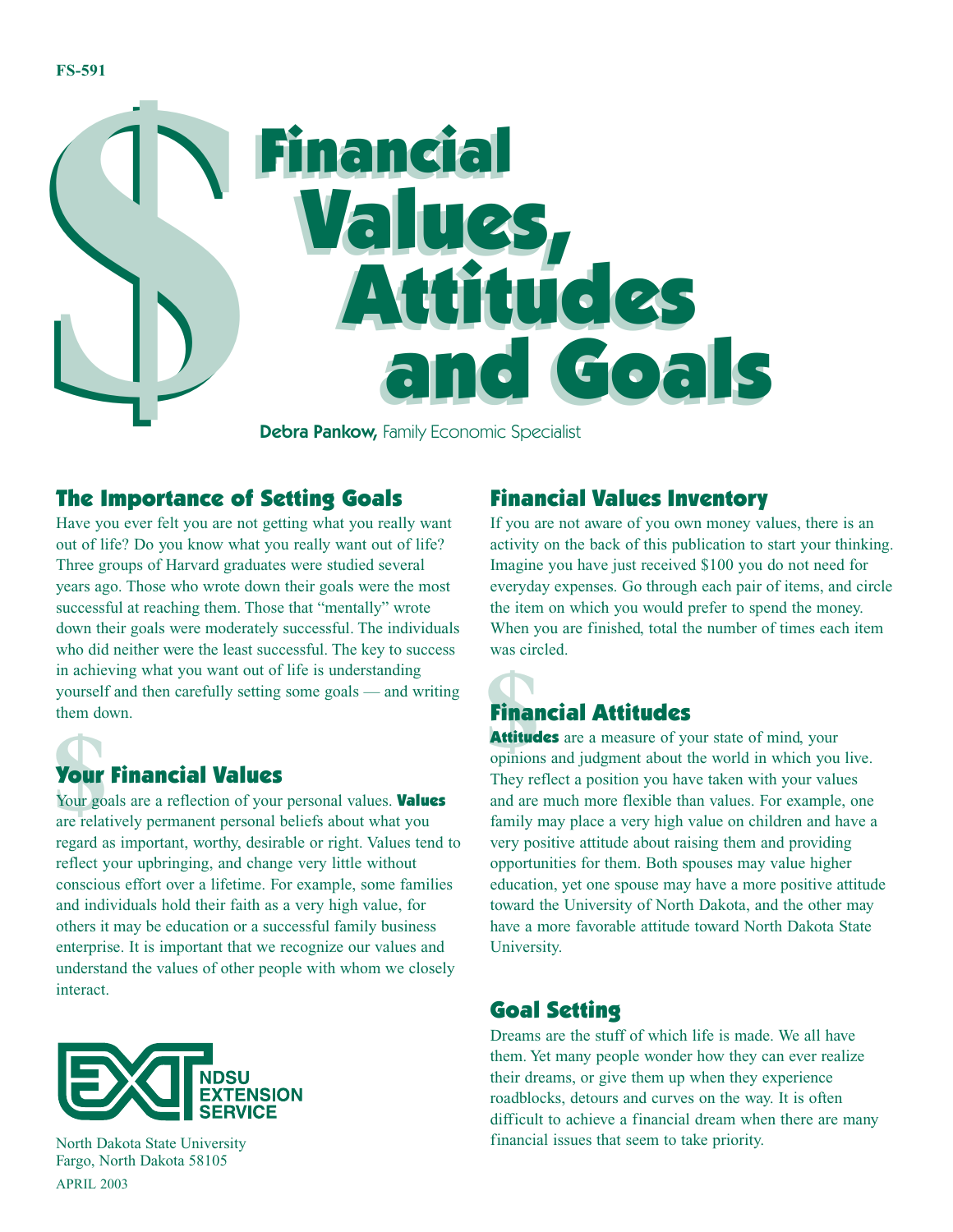Daily expenses, buying a car, paying off a mortgage or debt, saving for your own or a child or grandchild's education, saving for retirement, taking a family vacation, caring for aging parents — multiple and competing demands on our finances make achieving our dreams sometimes appear to be impossible.

How can you manage all these financial challenges and at the same time keep your dreams alive? How can dreams become reality?

# **foal**<br>This go<br>your go Goal Setting Activity

This goal setting activity will allow you to write down your goals, perhaps for the very first time! To complete this activity, you will need 8-12 index cards.

Start by writing your dreams on these cards. Your dreams aren't just dreams anymore, they have now become your goals! Don't leave anything out — this is your "wish list." Make your dreams specific, put down a year and if there is a financial cost, estimate what that will be. Examples might be:

| Retirement home in Arizona | 2020 | \$45,000 |
|----------------------------|------|----------|
| Graduate school            | 2010 | \$20,000 |
| Used pontoon and lift      | 2004 | \$8,000  |
| Trip to Australia for two  | 2007 | \$5,000  |

Now sort your cards into two stacks: goals you want to accomplish in the next five years or less, and goals that will take longer than five years. You will see later why it is important to separate long- and short-term goals. The important thing is that you save for them differently. Now sort your cards in each stack in order of priority.

On the back of each card, write what you would need to do to make that dream a reality. Also write down money you have saved already for that goal (if any) and other expected sources of money that may help you achieve your goal.

For example, if one dream is a trip to Australia for two in five years at an approximate cost of \$5,000, you might write, "Save \$1,000 a year for five years." In this example, the couple has already saved \$1,000 for their Australian trip, and receive a \$300 check each year from their co-op, they may revise their goal to say "\$4,000 for a trip to Australia, need to save \$4,000 minus \$1,500 co-op distribution check, or \$2,500.

Now decide how much money you would need to save each month to achieve that goal, by first turning the number of years you have to reach your goal into months, and then dividing the dollar amount of your goal by that number.

In the Australian trip example, the couple would have five years or 60 months to achieve their goal of saving \$2,500. Sixty (months) goes into 2,500 (dollars) 41.66 times. That means this couple needs to save \$41.66 each month for five years to reach their goal. Doesn't \$41.66 a month sounds a lot more manageable than the original goal of \$5,000?

Once you have determined the dollar amount per month, you may discover you do not have enough cash flow to reach all your goals. That is where your order of priority comes in. What are you willing to give up so that you will have the resources necessary to reach this goal? How hard are you willing to work and save to achieve a particular goal? Are you willing to take on a second job? How realistic is each goal when compared with others? You may need to reorganize your goals. Put those that are now unrealistic back on your wish list. If circumstances change, you may still be able to realize those dreams, too!

The dreaming and goal-setting process becomes a little more difficult when you are part of a family. Every one should have their own dreams and goals, but as members of a family, it is important to consider and respect each other's goals.

For those who are part of a family, you can repeat this goal-setting exercise with your children, partner or both. You may need to limit each person to two or three short-term and long-term goals. Once everyone has written up the financial aspects of their goals, the couple or family needs to look at competing goals and re-prioritize them as a family.

### Final Thoughts

**\$**<br>The value The value of setting and writing down goals cannot be overemphasized. There's one more thing to remember when setting your goals — be flexible. If you encounter barriers that seem like they might keep you from your goal, don't give up on your goals. Instead, modify them to meet your new situation. However, if a particular goal becomes something that is no longer important to you, then you should be open to letting it go. That will allow you to put your energy into pursuing goals that are important to you.

Your goals start as a dream, but with financial planning, determination and communication, you can make them a reality! And by understanding your financial attitudes and values, the better chance you will have to reach your goals. Your trip to financial security will be successful if you keep your destination in mind. Along the way, take time to truly enjoy the trip, by being able to identify and achieve those things you really want out of life.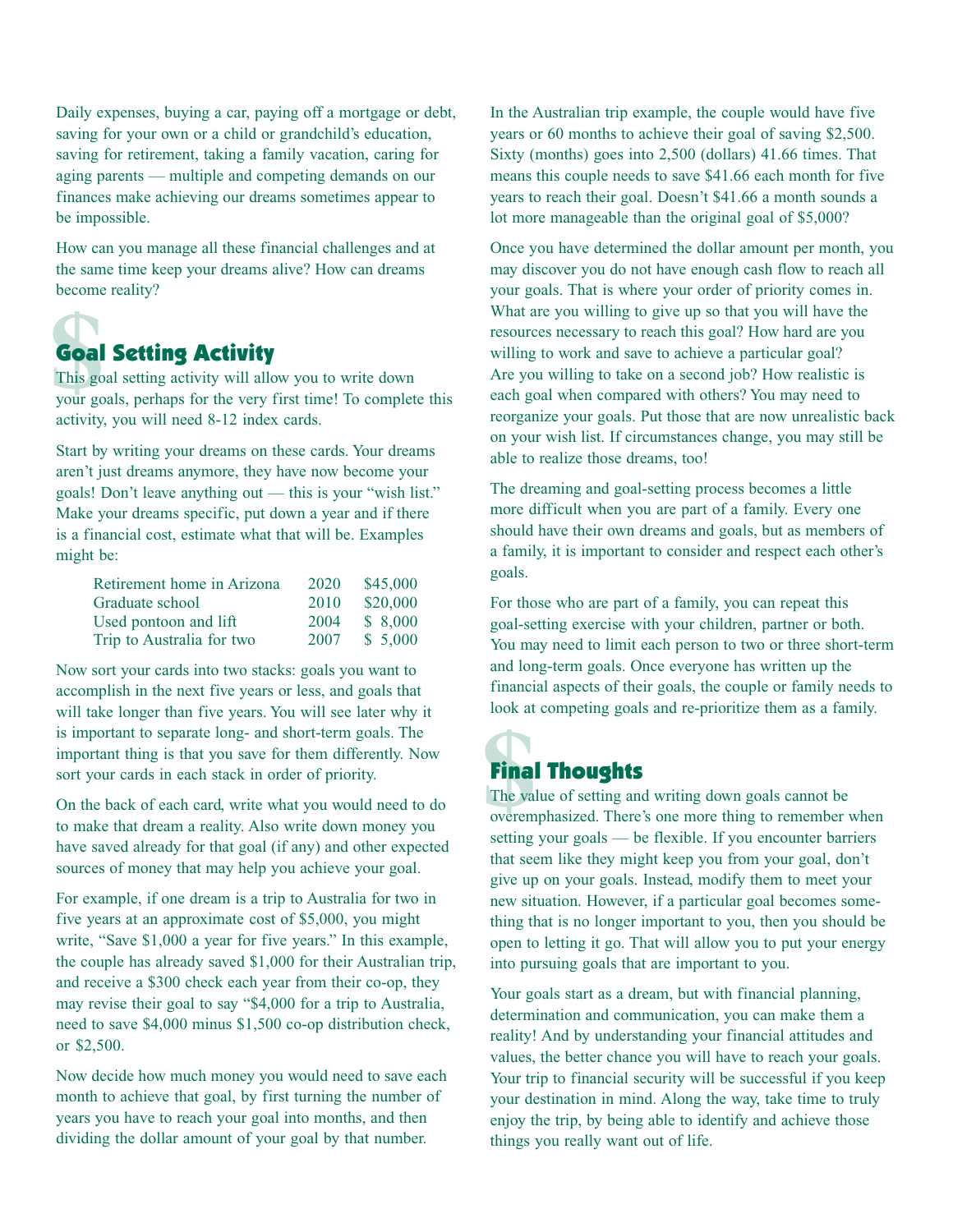## **\$**Financial Values Inventory

Your values are beliefs or ideas that you consider important or desirable. Everyone has values, but everyone does not value the same things equally.

To help you recognize some of your own money values, read the pairs of words below, then circle one item in **the pair** that would be your first choice in answering the question, "If you had an extra \$100, on which of the two items would you spend your money?" You must make one choice in each pair.

Housing (Dream Home/Vacation Home) Retirement Savings/Investments

Education: Self/Others Vacation/Travel

Retirement Savings/Investments Hobbies/Sports

Social Activities/Eating Out Car

Education: Self/Others Housing (Dream Home/Vacation Home)

Personal Appearance/Grooming/Clothes Car

Retirement Savings/Investments Hobbies/Sports

Hobbies/Sports Car

Housing (Dream Home/Vacation Home) Vacation/Travel

Vacation/Travel Church/Charitable Giving

Hobbies/Sports Church/Charitable Giving

Vacation/Travel Personal Appearance/Grooming/Clothes

Church/Charitable Giving Social Activities/Eating Out

Housing (Dream Home/Vacation Home) Retirement Savings/Investments

Hobbies/Sports Housing (Dream Home/Vacation Home)

Church/Charitable Giving Social Activities/Eating Out

Personal Appearance/Grooming/Clothes Vacation/Travel

Retirement Savings/Investments Social Activities/Eating Out

Education: Self/Others Car

Personal Appearance/Grooming/Clothes Education: Self/Others

#### Now total the number of times you circled each item in the pair activity:

 $Car$   $\qquad \qquad \qquad$ Charitable Giving \_ Education Hobbies/Sports \_\_\_\_\_\_\_\_ Housing \_\_\_\_\_\_\_\_ Personal Care Retirement \_\_\_\_\_\_\_\_ Social \_\_\_\_\_\_\_\_ Travel \_\_\_\_\_\_\_\_

# Values, Attitudes and Goals

*(Adapted from the High School Financial Planning Program (NEFE@), 1992.)*

Now you can rank your values. Write down the values (car, retirement, charity, etc.) having the highest number of "votes." This list reflects the items you consider most important in their order of importance. By knowing your values, you can make sure your goals and attitudes reflect your values. The closer they all match your spending plan, the easier it will be to reach your financial goals and financial security. Did you learn anything new about yourself in this activity?